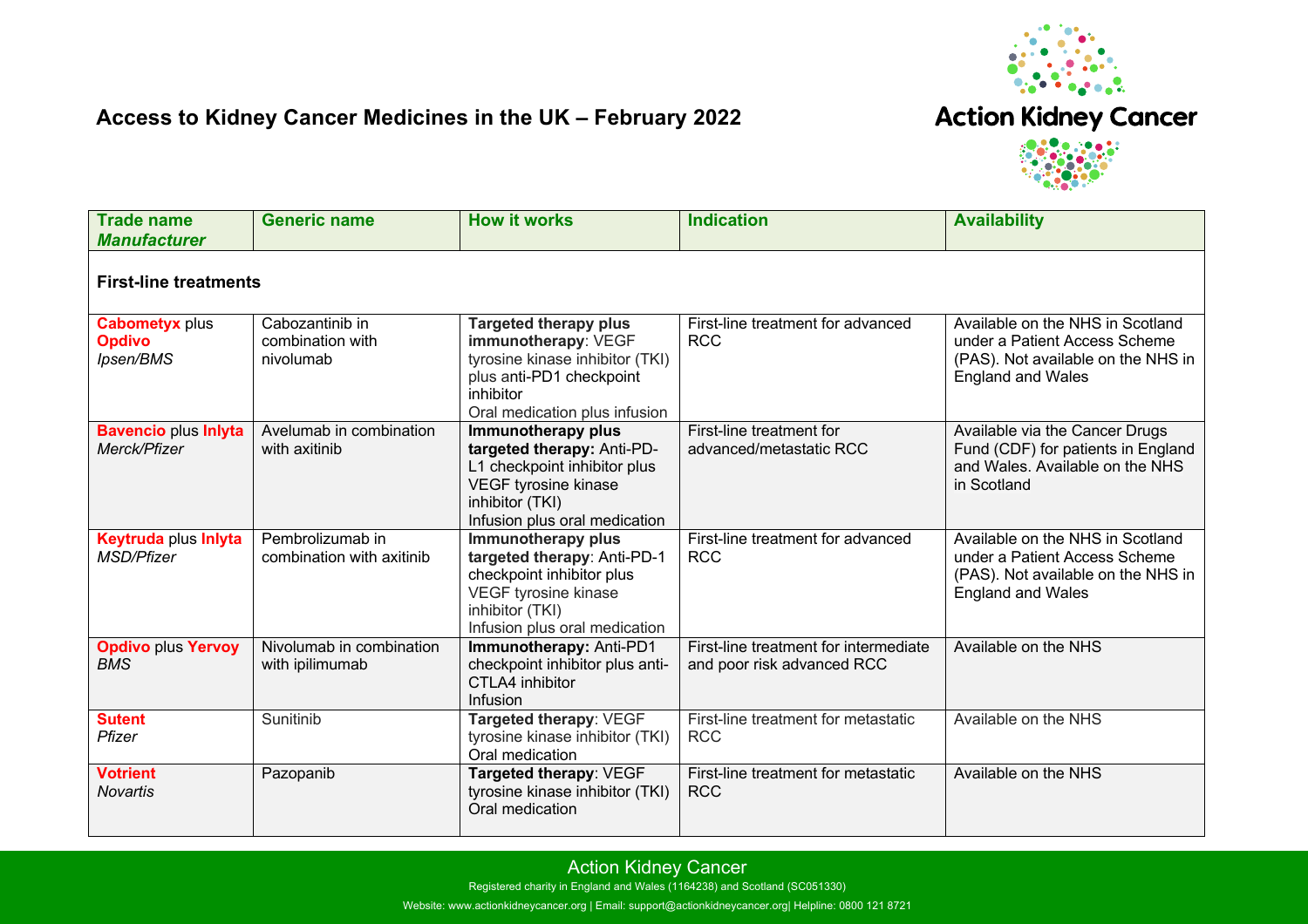| <b>Cabometyx</b><br>Ipsen                       | Cabozantinib                                 | Targeted therapy: VEGF<br>tyrosine kinase inhibitor (TKI)<br>Oral medication                        | First-line treatment for locally<br>advanced/metastatic RCC                 | Available on the NHS                                                                                                                 |  |  |  |  |
|-------------------------------------------------|----------------------------------------------|-----------------------------------------------------------------------------------------------------|-----------------------------------------------------------------------------|--------------------------------------------------------------------------------------------------------------------------------------|--|--|--|--|
| <b>Fotivda</b><br>Aveo/Eusa                     | Tivozanib                                    | Targeted therapy: VEGF<br>tyrosine kinase inhibitor (TKI)<br>Oral medication                        | First-line treatment for metastatic<br><b>RCC</b>                           | Available on the NHS                                                                                                                 |  |  |  |  |
| <b>Second-line treatments</b>                   |                                              |                                                                                                     |                                                                             |                                                                                                                                      |  |  |  |  |
| <b>Kisplyx plus Afinitor</b><br>Eisai, Novartis | Lenvatinib in combination<br>with everolimus | Targeted therapy: VEGF<br>tyrosine kinase inhibitor (TKI)<br>plus mTOR inhibitor<br>Oral medication | Second-line treatment for advanced<br><b>RCC</b>                            | Available on the NHS                                                                                                                 |  |  |  |  |
| Inlyta<br>Pfizer                                | Axitinib                                     | Targeted therapy: VEGF<br>tyrosine kinase inhibitor (TKI)<br>Oral medication                        | Second-line treatment for advanced<br><b>RCC</b>                            | Available on the NHS                                                                                                                 |  |  |  |  |
| Second line and beyond treatments               |                                              |                                                                                                     |                                                                             |                                                                                                                                      |  |  |  |  |
| <b>Opdivo</b><br><b>BMS</b>                     | Nivolumab                                    | Immunotherapy: Anti-PD1<br>checkpoint inhibitor                                                     | Second/third-line treatment for<br>advanced/metastatic RCC                  | Available on the NHS                                                                                                                 |  |  |  |  |
| <b>Cabometyx</b><br>Ipsen                       | Cabozantinib                                 | Targeted therapy: VEGF<br>tyrosine kinase inhibitor (TKI)<br>Oral medication                        | Second/third-line treatment for<br>advanced RCC after VEGF-TKI<br>treatment | Available on the NHS                                                                                                                 |  |  |  |  |
| <b>Afinitor</b><br>Novartis                     | Everolimus                                   | Targeted therapy: mTOR<br>inhibitor<br>Oral medication                                              | Second/third-line treatment for<br>advanced RCC                             | Available on the NHS in England,<br>Scotland and Wales                                                                               |  |  |  |  |
| Other treatments for advanced kidney cancer     |                                              |                                                                                                     |                                                                             |                                                                                                                                      |  |  |  |  |
| <b>Proleukin</b><br>Clinigen                    | Interleukin 2 (IL 2)                         | Immunotherapy: Cytokine<br>Infusion                                                                 | Advanced/metastatic RCC                                                     | Available to pre-selected patients<br>only at specialist research sites<br>(Christie Hospital, Manchester).<br>Not funded by the NHS |  |  |  |  |
| <b>Torisel</b><br>Pfizer                        | Temsirolimus                                 | Targeted therapy: mTOR<br>inhibitor<br>Oral medication                                              | First-line treatment for advanced<br>RCC of poor prognosis                  | Not routinely available on the NHS<br>Access via individual funding<br>request*                                                      |  |  |  |  |